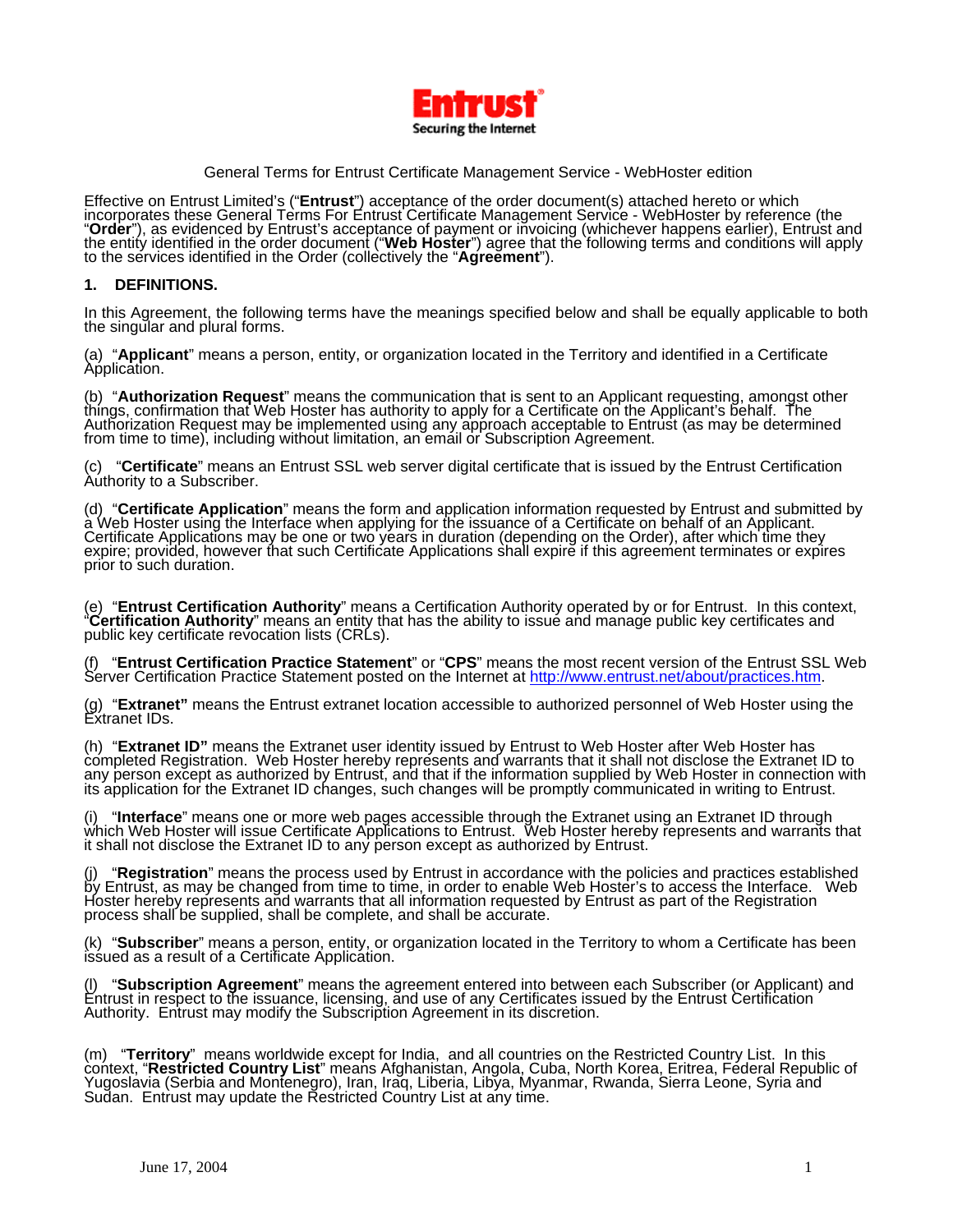# **2. LICENSE**

Subject to the terms and conditions of this Agreement and the Entrust Certification Practice Statement, Entrust hereby grants to Web Hoster, and Web Hoster hereby accepts, for the term of the Agreement, a non-exclusive, non-transferable, license to (i) use the Interface solely to issue Certificate Applications to Entrust to the exte Entrust has received pre-payment of the applicable fees from Web Hoster for each Certificate; and (ii) install Certificates delivered pursuant to Section 3 of this Agreement on behalf of Subscribers to whom such Certificates are issued provided that such Subscriber has consented to the Subscription Agreement and the Authorization<br>Request.

### **3. DUTIES OF ENTRUST**

Subject to Web Hoster's compliance with this Agreement and provided that (i) Web Hoster has successfully<br>completed Registration; (ii) Entrust receives a Certificate Application from Web Hoster in a form approved by<br>Entrust Certificates to such Applicant, Entrust shall place such Entrust Certificate(s) in the Entrust repository for retrieval<br>by the Web Hoster.

#### 4. **PRICE, PAYMENT AND TAXES**

(a) **Fees.** Web Hoster shall pre-pay to Entrust the fees set forth in the Order before the rights of Web Hoster granted pursuant to Section 2, and the duties of Entrust described in Section 3, arise. Except for the fees an

subject to a late fee at the lesser of the rate of one percent (1%) per month, or the maximum rate<br>permitted by law, on the outstanding amounts.<br>(b) **Taxes.** In addition to the fees described in the Order, Web Hoster shall

#### **5. DISCLAIMER OF WARRANTIES**

**EXEPT AS SPECIFICALLY STATED IN THIS AGREEMENT, ENTRUST MAKES NO REPRESENTATIONS**  AND GIVES NO WARRANTIES OR CONDITIONS, WHETHER EXPRESS, IMPLIED, STATUTORY, BY<br>USAGE OF TRADE, OR OTHERWISE, AND ENTRUST SPECIFICALLY DISCLAIMS ANY AND ALL REPRESENTATIONS, WARRANTIES, AND CONDITIONS OF MERCHANTABILITY, NON-INFRINGEMENT,<br>TITLE, SATISFACTORY QUALITY, OR FITNESS FOR A PARTICULAR PURPOSE.

#### **6. LIMITATION OF LIABILITY**

NEITHER ENTRUST NOR ANY OF ITS AFFILIATES, SUBCONTRACTORS, AGENTS, SUPPLIERS,<br>EMPLOYEES, OR DIRECTORS SHALL BE LIABLE FOR ANY INCIDENTAL, SPECIAL, PUNITIVE,<br>EXEMPLARY, INDIRECT, RELIANCE, OR CONSEQUENTIAL DAMAGES (INCLUDIN **TO THE OTHER AS A RESULT OF NONRENEWAL OR TERMINATION OF THIS AGREEMENT IN RESPECT**  OF ANY CERTIFICATE PRODUCT OR IN ITS ENTIRETY, INCLUDING BUT NOT LIMITED TO CLAIMS FOR<br>COMMERCIAL INDEMNITY, LOSS OF INVESTMENT, LOSS OF SHARE VALUE, OR LOSS OF<br>INVESTMENT.

**IN NO EVENT SHALLTHE TOTAL CUMULATIVE LIABILITY OF ENTRUST OR ITS AFFILIATES TO WEB HOSTER ARISING OUT OF OR RELATING TO THIS AGREEMENT OR ANY PRODUCTS OR SERVICES PROVIDED BY ENTRUST HEREUNDER, EXCEED THE CUMULATIVE AMOUNTS PAID BY WEB HOSTER TO ENTRUST ("CUMULATIVE DAMAGE CAP"). THIS LIMITATION SHALL APPLY REGARDLESS OF THE NUMBER OF TRANSACTIONS, DIGITAL SIGNATURES, OR CAUSES OF ACTION ARISING OUT OF OR RELATED TO THIS AGREEMENT OR ANY PRODUCTS OR SERVICES PROVIDED UNDER THIS AGREEMENT. THE FOREGOING LIMITATIONS SHALL APPLY TO ANY LIABILITY WHETHER BASED IN**  CONTRACT (INCLUDING FUNDAMENTAL BREACH), TORT (INCLUDING NEGLIGENCE) OR ANY OTHER<br>THEORY OF LIABILITY, INCLUDING ANY DIRECT, INDIRECT, SPECIAL, PUNITIVE, EXEMPLARY,<br>CONSEQUENTIAL, RELIANCE OR INCIDENTAL DAMAGES.

**THE FOREGOING LIMITATIONS SHALL APPLY NOTWITHSTANDING THE FAILURE OF ESSENTIAL PURPOSE OF ANY LIMITED REMEDY STATED HEREIN AND EVEN IF A PARTY HAS BEEN ADVISED OF THE POSSIBILITY OF THOSE DAMAGES.**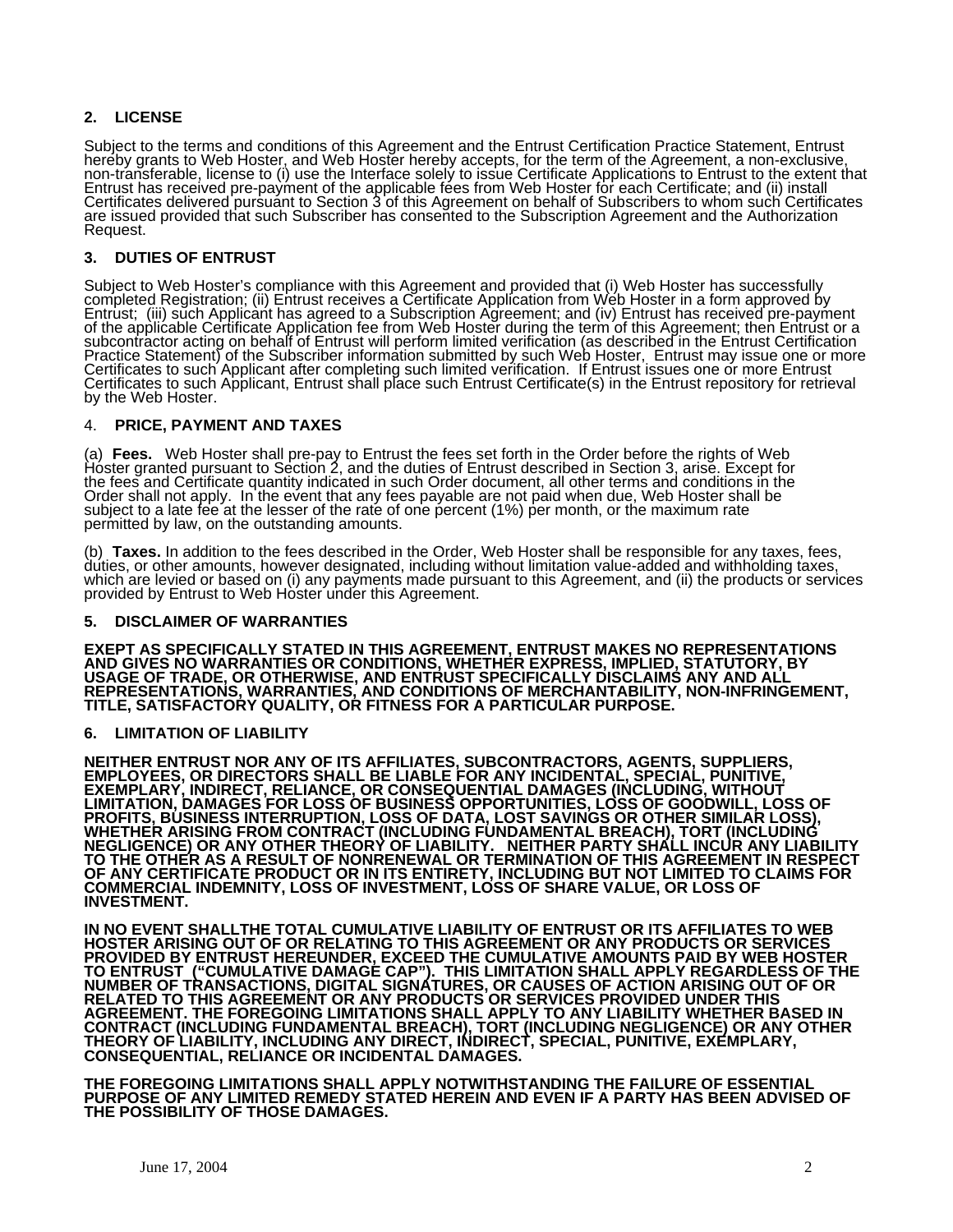# **7. TERM AND TERMINATION**

(a) Term. This Agreement shall commence as of the effective date indicated at the start of this Agreement and shall remain in effect for a period twelve (12) months following acceptance of the Order or any subsequent order

(b) Termination. Either party may terminate this Agreement immediately if the other party: (a) assigns or<br>attempts to assign this Agreement or any rights hereunder to a third party except as permitted by this Agreement,<br>(b bankruptcy petition or has such a petition filed involuntarily against it, becomes insolvent, makes a matèrial<br>change of ownership, makes an assignment for the benefit of creditors, consents to the appointment of a trustee

(c) **Survival**. The rights and obligations of the Parties under Sections 1, 4, 5, 6, 7(c) and 8 of this Agreement shall survive the termination or expiration of this Agreement. Any payment obligations that have accrued pri

### **8. MISCELLANEOUS**

(a) **Nature of Obligations Between Parties.** This Agreement will not constitute, create or in any way be<br>interpreted as a joint venture, partnership or formal business organization of any kind. No party will have the right Febresent itself as having the authority to bind any other in any manner. Under no circumstances shall Web<br>Hoster make any representations or warranties on behalf of Entrust. No profits, losses, or costs will be shared<br>und

(b) **Notices.** In any case where any notice or other communication is required or permitted to be given hereunder, such notice or communication shall be in writing and (a) personally delivered, (b) sent by international ai

If to Web Hoster: the address/fax number indicated in the Order;

If to Entrust:

ENTRUST LIMITED 1000 Innovation Drive, Ottawa, Ontario Canada. K2K 3E7

Attention: Contracts Department Fax: (613) 270-3068 Tel: (613) 270-3400

All such notices or other communications shall be deemed to have been given and received (i) upon receipt if<br>personally delivered, (ii) when delivery is confirmed if sent by international air courier service, or (iii) the

(c) **Choice of Law.** This Agreement and the rights and obligations of the Parties hereunder shall be governed by and construed in accordance with the laws of the Province of Ontario, Canada without reference to its provisions on conflict of laws. The Parties waive any right to a jury trial with respect to any action brought in<br>connection with this Agreement. The application of (i) the United Nations Convention on Contracts for the International Sale of Goods; (ii) the 1974 Convention on the Limitation Period in the International Sale of Goods; and (iii) the Protocol amending the 1974 Convention, done at Vienna April 11, 1980; are expressly excluded.

(d) **Choice of Forum**. The Federal and Provincial Courts in Ottawa, Ontario, Canada shall have exclusive jurisdiction over any legal action or proceeding arising out of or relating to this Agreement.

(e) Interpretation. This Agreement shall be fairly interpreted in accordance with its terms without any strict<br>construction in favor of or against either party and that ambiguities shall not be interpreted against the part Agreement, including the schedules attached hereto, and also including the Entrust Certification Practice<br>Statement. This Agreement shall be interpreted wherever possible to avoid conflicts between the Sections hereof<br>and shall control in respect of disputes arising between the Parties. The section or other headings herein are inserted<br>only for convenience and ease of reference and are not to be considered in the construction or interpretat